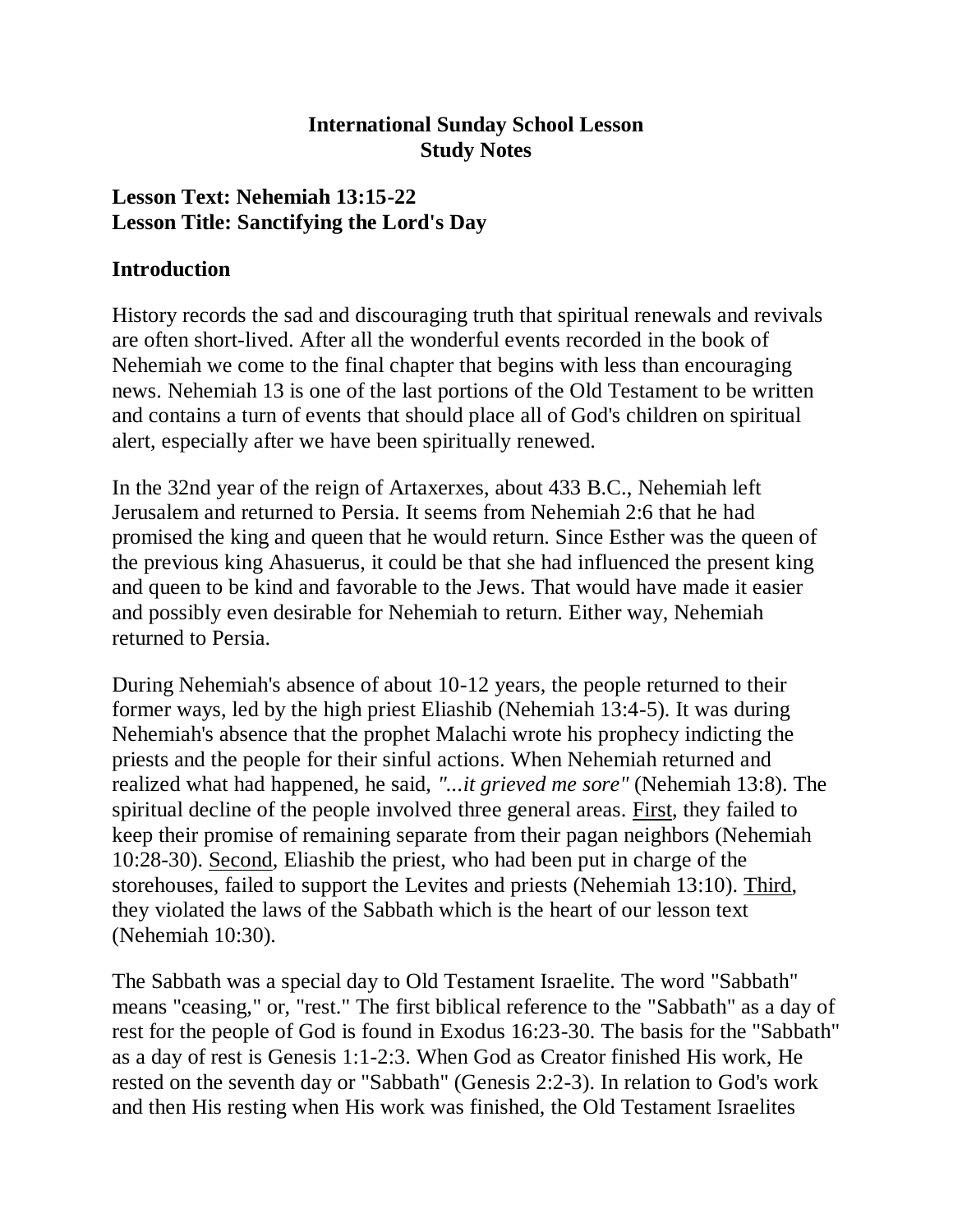were to work six days and rest from their labors on the seventh day (Exodus 20:8- 11). That was part of their covenant relationship with God (Exodus 31:13-17; Deuteronomy 5:12-14; Ezekiel 20:12). If God's people violated the "Sabbath," the consequences were severe (Leviticus 26:14-35; Ezekiel 20:13-24).

*Teachers Note: Before we make application of Sabbath law to the Lord's Day in each verse of our lesson, let's examine what was happening in Nehemiah's day when the Israelites were living under a covenant relationship with God and the Old Testament Sabbath law. Then, at the end of the lesson we will prayerfully and biblically make application to believers today and the Lord's Day.*

## **The Charge (Nehemiah 13:15-16)**

### Verse 15

"In those days saw I in Judah some treading wine presses on the sabbath, and bringing in sheaves, and lading asses; as also wine, grapes, and figs, and all manner of burdens, which they brought into Jerusalem on the sabbath day: and I testified against them in the day wherein they sold victuals."

"In those days" is a reference to Nehemiah's return to Jerusalem which would have inaugurated a sort of second term of leadership for him. Nehemiah wasted no time in leveling an accurate charge against God's people in relation to Sabbath violations. Upon his return he "saw in Judah" a general violation of the law of rest in several areas. The Sabbath requirement was "no work," yet the people were "treading wine presses," or making wine on the Sabbath, they were "bringing in sheaves," or harvesting crops on the Sabbath, and working their animals, "lading asses." They had their farmers markets open for operation on the Sabbath selling "wine, grapes, figs" and about anything imaginable.

"And I testified against them in the day wherein they sold victuals" simply means Nehemiah spoke up and warned them about the wrong they were doing.

### Verse 16

"There dwelt men of Tyre also therein, which brought fish, and all manner of ware, and sold on the sabbath unto the children of Judah, and in Jerusalem."

The "men of Tyre" is a referenced to the merchant men of ancient "Tyre" who were well known for their success as salesmen. They "brought fish, and all manner of ware" and the "children of Judah" bought their goods, "in Jerusalem," on the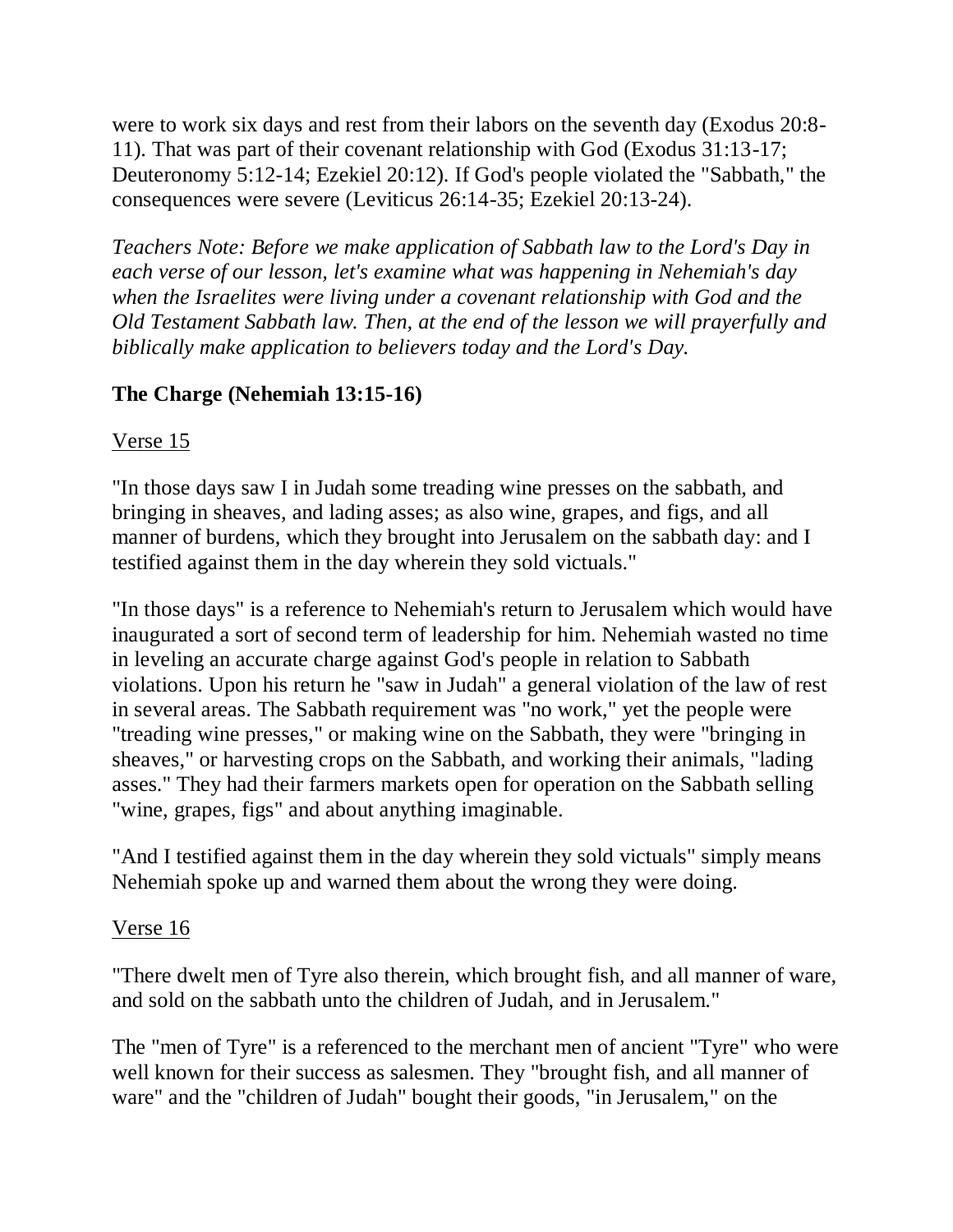Sabbath. As Gentiles, the "men of Tyre" didn't care about the Sabbath but Nehemiah's point here is that there were selling on the Sabbath to "the children of Judah" who should have known better than to buy on the Sabbath and to add insult to injury they transacted these deals "in Jerusalem." If you carefully and prayerfully read this verse you come away with the thought that Nehemiah is not rebuking the "men of Tyre." His issue is with "the children of Judah."

All of the activities of God's people mentioned in verses 15-16 were in violation of Sabbath laws and their repeated promises to keep the Sabbath Day. Nehemiah's charge was appropriate and accurate.

## **The Confrontation (Nehemiah 13:17-18)**

## Verse 17

"Then I contended with the nobles of Judah, and said unto them, What evil thing is this that ye do, and profane the sabbath day?"

"Contended with the nobles of Judah" means Nehemiah went straight to the problem. He also clearly defined the problem. What they were doing in buying and selling on the Sabbath was an "evil thing" and it resulted in the Sabbath being "profaned." The word "evil" means "bad in kind and value." It also means "bad in comparison with what it could be." "Profane" means "polluted, desecrated, dishonored." Nehemiah is not mincing words. This is nothing to be overlooked or taken lightly.

## Verse 18

"Did not your fathers thus, and did not our God bring all this evil upon us, and upon this city? yet ye bring more wrath upon Israel by profaning the sabbath."

Nehemiah gives the people a little history lesson here wrapped up in a couple powerful questions. "Did not your fathers thus..." means "your ancestors did the same things on the Sabbath you are doing." "Did not our God bring all this evil upon us, and upon this city" means the reason God sent them into captivity in the first place was because their "fathers" and ancestors had "profaned the Sabbath" (Jeremiah 17:21-27). Nehemiah has confronted the people with historical truth.

# **The Changes (Nehemiah 13:19)**

Verse 19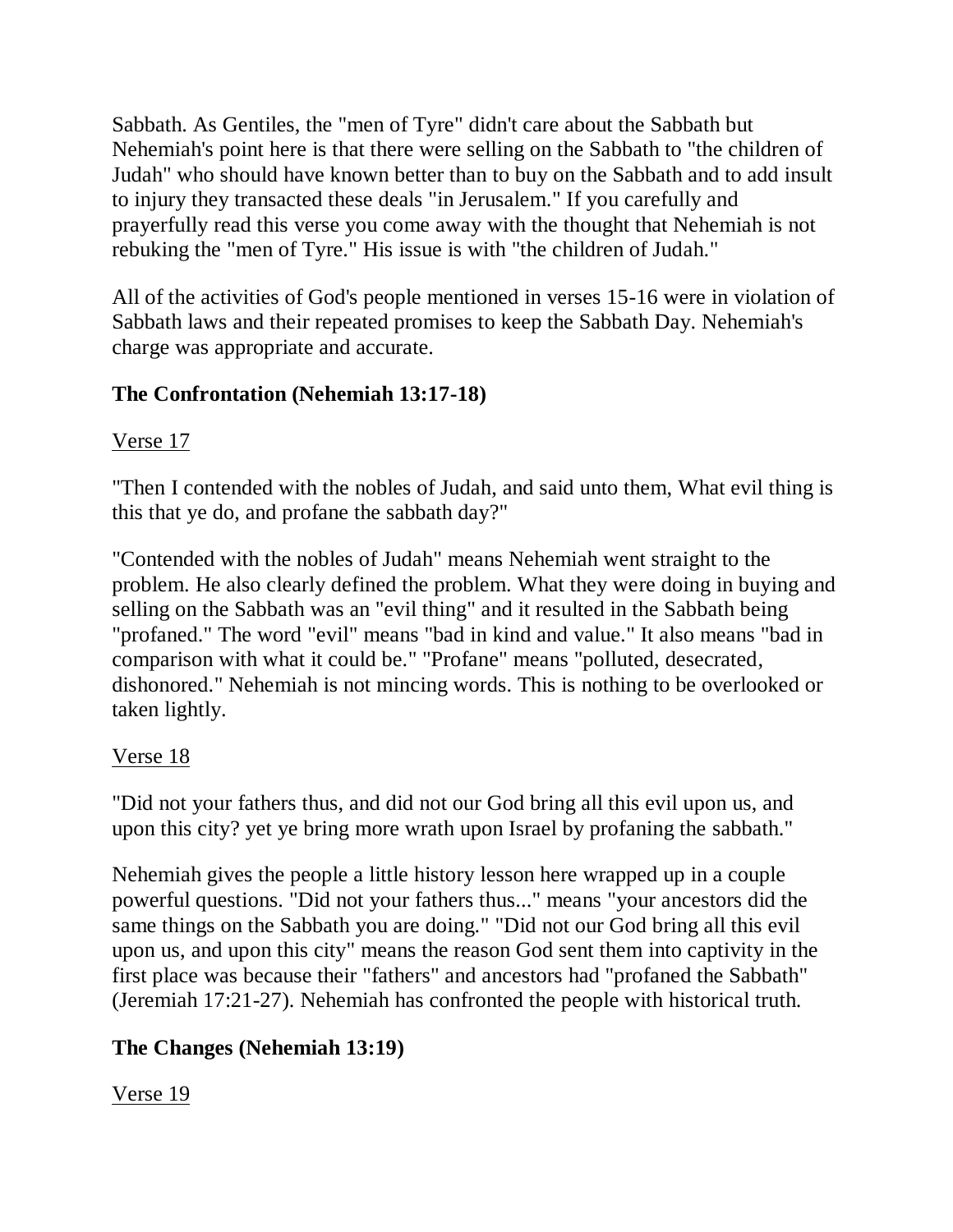"And it came to pass, that when the gates of Jerusalem began to be dark before the sabbath, I commanded that the gates should be shut, and charged that they should not be opened till after the sabbath: and some of my servants set I at the gates, that there should no burden be brought in on the sabbath day."

The Jewish "Sabbath," which is Saturday by our calendar, begins at sundown on Friday and continues until sundown on Saturday. Sabbath's differ among some races and religious beliefs but it is normally a twenty-four hour period. For Nehemiah, he changed the Sabbath from just another day among God's people by ordering "the gates of Jerusalem" to "be shut" at sundown "before the Sabbath." He "charged" that the "gates" remain "shut" until the Sabbath was over. This action would prevent the violations of traveling merchants coming into the city and the people going in and out and being involved in unlawful Sabbath activities.

In order to see that the gates remained shut, Nehemiah "set some of my servants at the gates" to enforce the changes. Nehemiah is serious about all of this because God is serious about His Sabbath!

## **The Challenge (Nehemiah 13:20)**

### Verse 20

"So the merchants and sellers of all kind of ware lodged without Jerusalem once or twice."

When you first read this verse you are tempted to ask the meaning or the significance of what Nehemiah is saying. Evidently, "the merchants and sellers of all kinds of ware" camped just outside the gates of Jerusalem. Nehemiah had noticed this "once or twice." Although the gates of the city were closed, there were other smaller access doors individuals could walk through. The closed gates prevented the donkeys or beasts of burdens from carrying in the loads of merchandise to be sold. It seems these "merchants" were camped outside the gates with their goods in an attempt to sale to the Jews moving in and out of the city. They made it as easy as possible for the Israelites to violate the Sabbath.

### **The Consequences (Nehemiah 13:21)**

Verse 21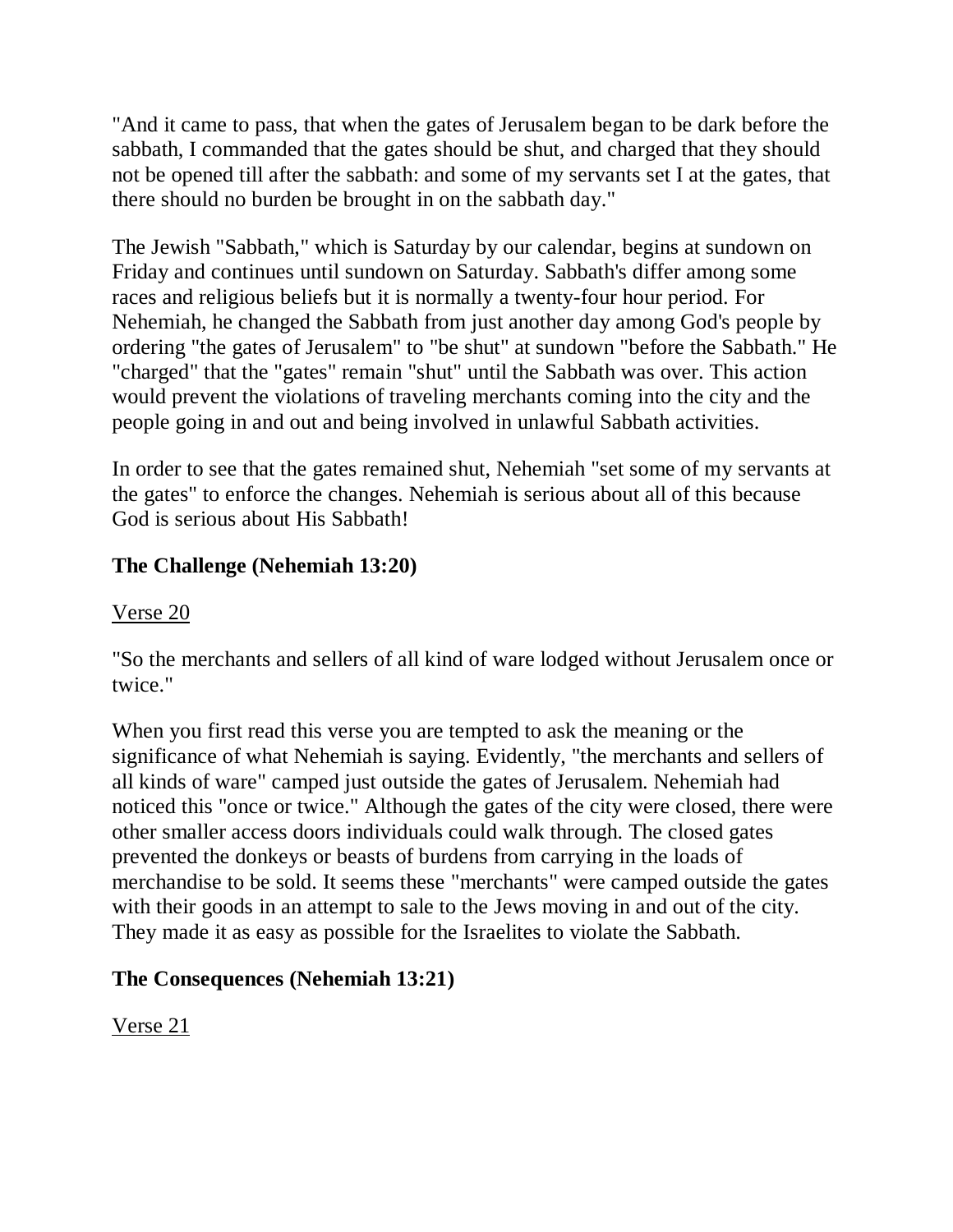"Then I testified against them, and said unto them, Why lodge ye about the wall? if ye do so again, I will lay hands on you. From that time forth came they no more on the sabbath."

Nehemiah is speaking to the merchants when he asked, "Why lodge ye about the wall?" This great man of God is not ashamed to confront these merchants concerning their seductive actions. In fact, Nehemiah says, "I will lay hands on you." As Doctor Jerry Vines said, *"Nehemiah isn't talking about ordaining a deacon when he said he would lay hands on them."* If these merchants continue to set up their goods "about the wall," Nehemiah will exercise his authority as governor and have them arrested. He had already exercised his authority with Tobiah in chapter 13:7-8. Tobiah the Ammonite had been given a room in the temple by Eliashib the high priest (Nehemiah 13:28). Commenting on Tobiah and how Nehemiah handled him, Doctor Warren W. Wiersbe writes, *"It was bad enough that an Ammonite was living in the temple, and that a Jewish high priest had let him in; but this intruder was using a room dedicated to God for the storing of the offerings used by the Levites. He defiled the temple by his presence and robbed the servants of God at the same time. Nehemiah lost no time throwing out both the man and his furniture, rededicating the room to the Lord, and using it again for its intended purpose. Like our Lord, Nehemiah had to cleanse the temple; and it appears that he had to do it alone. Bible Exposition Commentary (BE Series) - Old Testament - The Bible Exposition Commentary – History.*

Nehemiah was successful in his words and actions. "From that time forth came they no more on the sabbath." Perhaps these merchants had heard about Tobiah and knew Nehemiah wasn't kidding!

### **The Command (Nehemiah 13:22)**

#### Verse 22

"And I commanded the Levites that they should cleanse themselves, and that they should come and keep the gates, to sanctify the sabbath day. Remember me, O my God, concerning this also, and spare me according to the greatness of thy mercy."

Finally, Nehemiah "commanded the Levites" to "cleanse themselves" and "keep" or guard "the gates." This was a somewhat different assignment for the Levites, who typically served within the temple. The fact that the Levites were to cleanse themselves ritually for such a small task seems particularly odd. Yet, it indicates the sacredness of the assignment in Nehemiah's view. By "keeping the gates," the Levites would "sanctify the Sabbath day." They would make sure it was set apart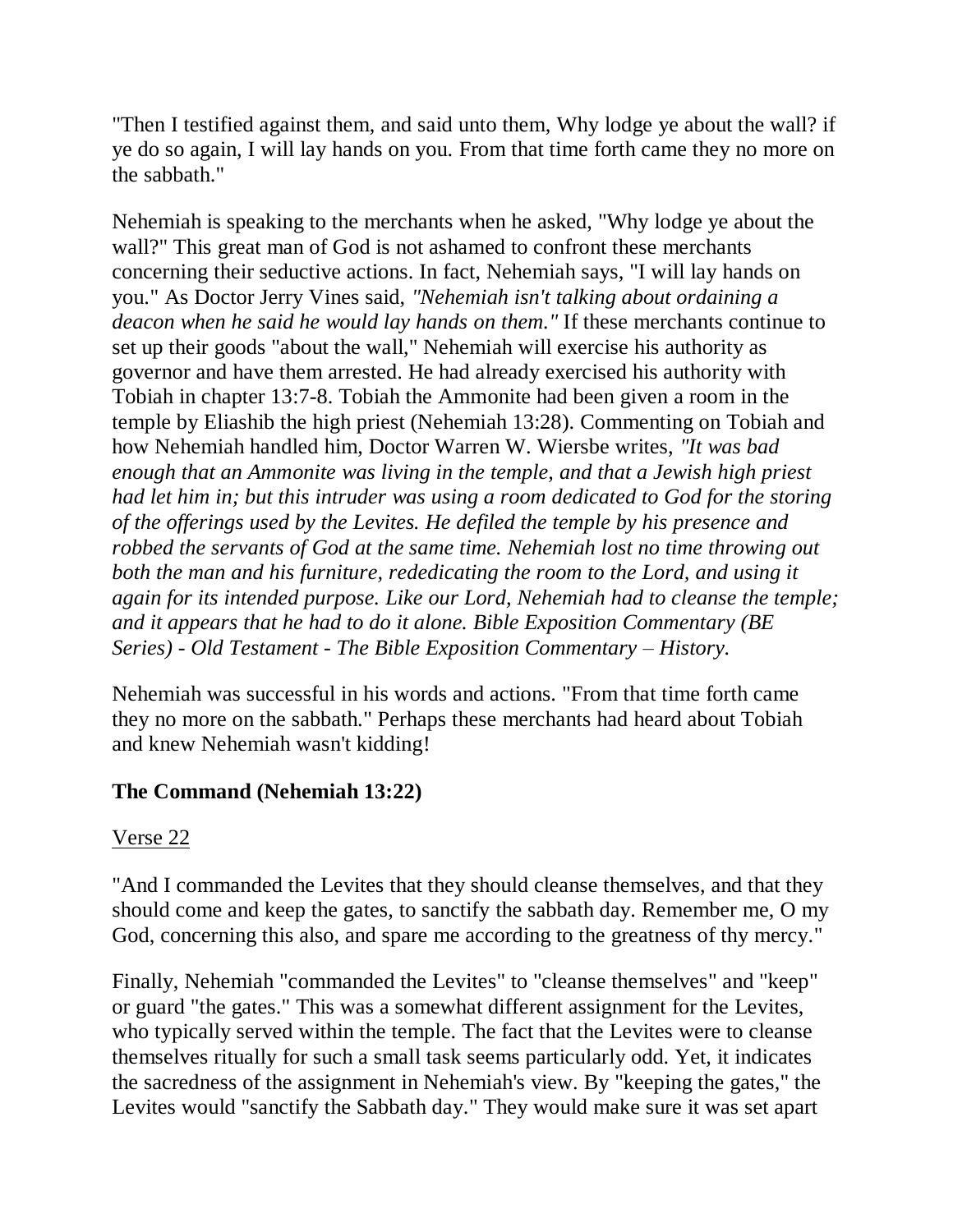from all the other days. True holiness, according to Nehemiah, pertains not only to what happens within the temple, but also what happen to life outside in the Holy City.

"Remember me, O my God, concerning this also, and spare me according to the greatness of thy mercy" is another of Nehemiah's powerful prayers. In fact, this is the ninth of eleven prayers recorded in Nehemiah. Prayer is so important in all that we do as exemplified in the life of Nehemiah. There is nothing too small or insignificant in regard to prayer.

Nehemiah asked God to "remember" him which is a key word in several of Nehemiah's prayers (Nehemiah 1:8; 13:14, 22, 29, 31). When Nehemiah asks God to "remember" him it seems to indicate that he is asking God to "remember" his faithfulness "concerning" how he has handled everything concerning the return, the rebuilding, the renewal, and even the relapse of the people into disobedience. Nehemiah wanted his reward from God and not from men. He also asked God for "mercy." Without God's "mercy" nothing would have been restored and everything would still be in ruins. Nehemiah is aware of the need of God's "mercy" in everything he does.

# **Application**

The question now is how does this account in Nehemiah and all of the Sabbath Day laws of the Old Testament apply to New Testament believers? Is Sunday "the Christian Sabbath"? Is the Jewish Sabbath still in force for Christians in some way? Are there any rules concerning the Lord's Day in the Bible? Are believers today free to do anything they want on Sunday? Is anything a sin on Sunday? Such questions are important and should be answered biblically. Several truths that may help us with these questions are clear in scripture.

First, the Lord's Day, the first day of the week, is not a "Christian Sabbath," because the Sabbath is the seventh day of the week and belonged especially to the Jews. The Lord's Day is the first day of the week, Sunday, belonging to born again believers. When Jesus came He not only changed the way of worship, He changed the day of worship. Therefore, the Old Testament laws governing the Jewish Sabbath don't apply to the Lord's Day.

Second, Sunday, the Lord's Day, is a special day to God's people because it commemorates the resurrection of Jesus Christ from the dead. That truth alone should cause believers to want to make Sunday different from all other days. While there are no rules in the New Testament as to what the believer can and cannot do